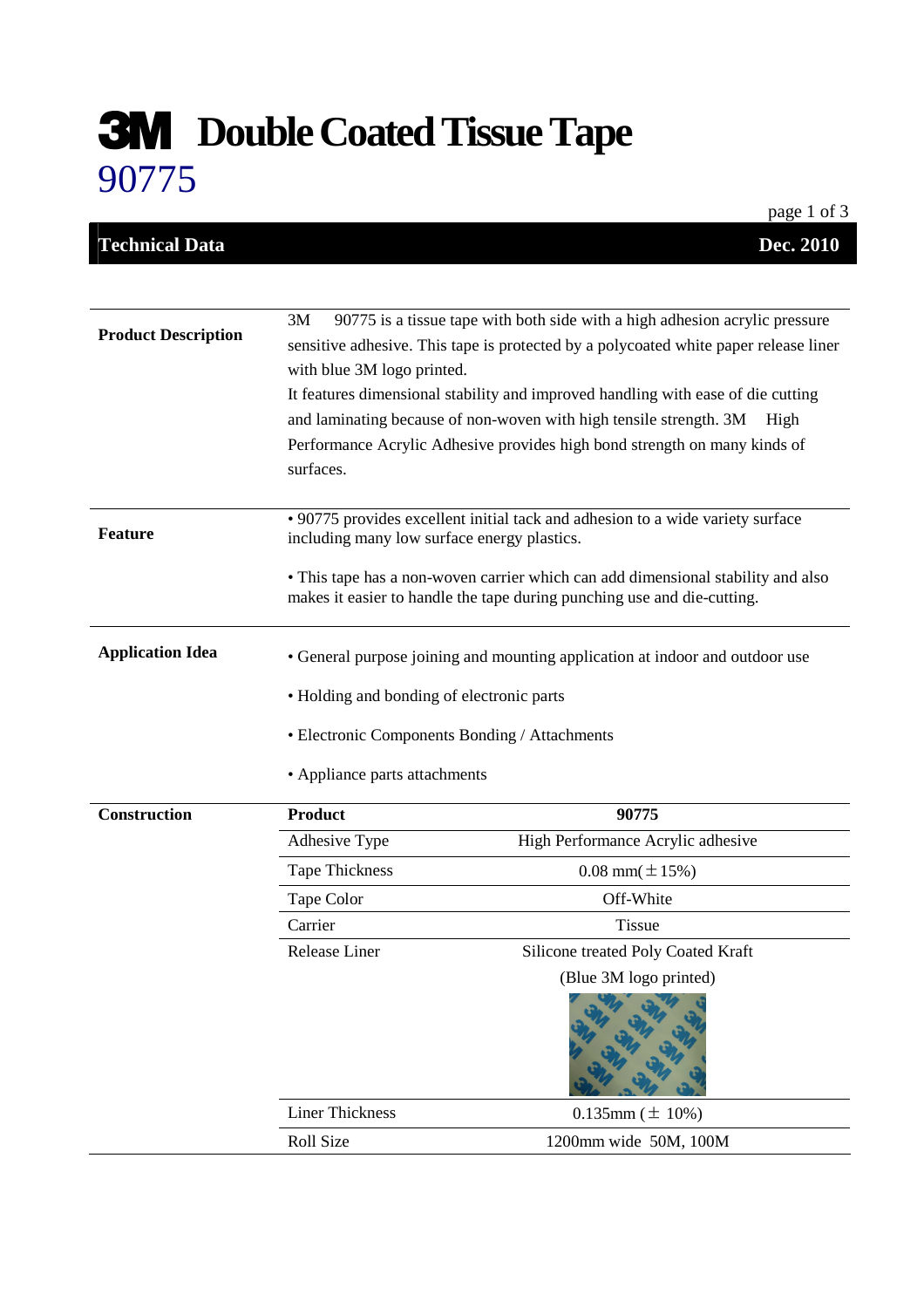## **3M Double Coated Tissue Tape**

**Typical Physical Properties and Performance Characteristics** 

**Note: The following technical information and data should be considered representative or typical only and should not be used for specification purposes.** 

| <b>Product</b>                                                                                                  | 90775                       |                |  |
|-----------------------------------------------------------------------------------------------------------------|-----------------------------|----------------|--|
| 180 ° Peel Strength                                                                                             | $\frac{kg/in}{m}$           |                |  |
| ASTM D-3330                                                                                                     |                             |                |  |
| Initial                                                                                                         |                             |                |  |
| <b>SS</b>                                                                                                       | 1.0                         |                |  |
| PC                                                                                                              | 1.0                         |                |  |
| PP                                                                                                              | 0.6                         |                |  |
| RT 72hr                                                                                                         |                             |                |  |
| <b>SS</b>                                                                                                       | 1.1                         |                |  |
| PC                                                                                                              | 1.3                         |                |  |
| PP                                                                                                              | 0.7                         |                |  |
| Tensile & Elongation                                                                                            |                             |                |  |
| ASTM D-3822                                                                                                     |                             |                |  |
| D-5035                                                                                                          | MD                          | CD             |  |
| Tensile (kg/in)                                                                                                 | 4.0                         | 0.8            |  |
| Elongation (%)                                                                                                  | 5                           | $\overline{2}$ |  |
|                                                                                                                 |                             |                |  |
| Shear Strength<br>ASTM D-3654 modified -                                                                        |                             |                |  |
| $(1$ inch <sup>2</sup> ) on SUS                                                                                 |                             |                |  |
| 1000gram at RT $(23 \pm 2^{\circ} \text{C})$                                                                    | $>10,000$ min               |                |  |
| <b>Relative High Temperature</b>                                                                                |                             |                |  |
| <b>Operating Ranges:</b>                                                                                        |                             |                |  |
| Long Term(days, weeks)                                                                                          | $195^{\circ}F(90^{\circ}C)$ |                |  |
| Short Term(minutes, hours)                                                                                      | 250°F(120℃)                 |                |  |
| Release Level                                                                                                   | $25$ g/in                   |                |  |
| <b>ASTM D-3330</b>                                                                                              |                             |                |  |
| 12months from date of manufacture when stored in<br>Shelf Life<br>original cartons at room temperature & 50% RH |                             |                |  |

90775 page 2 of 3